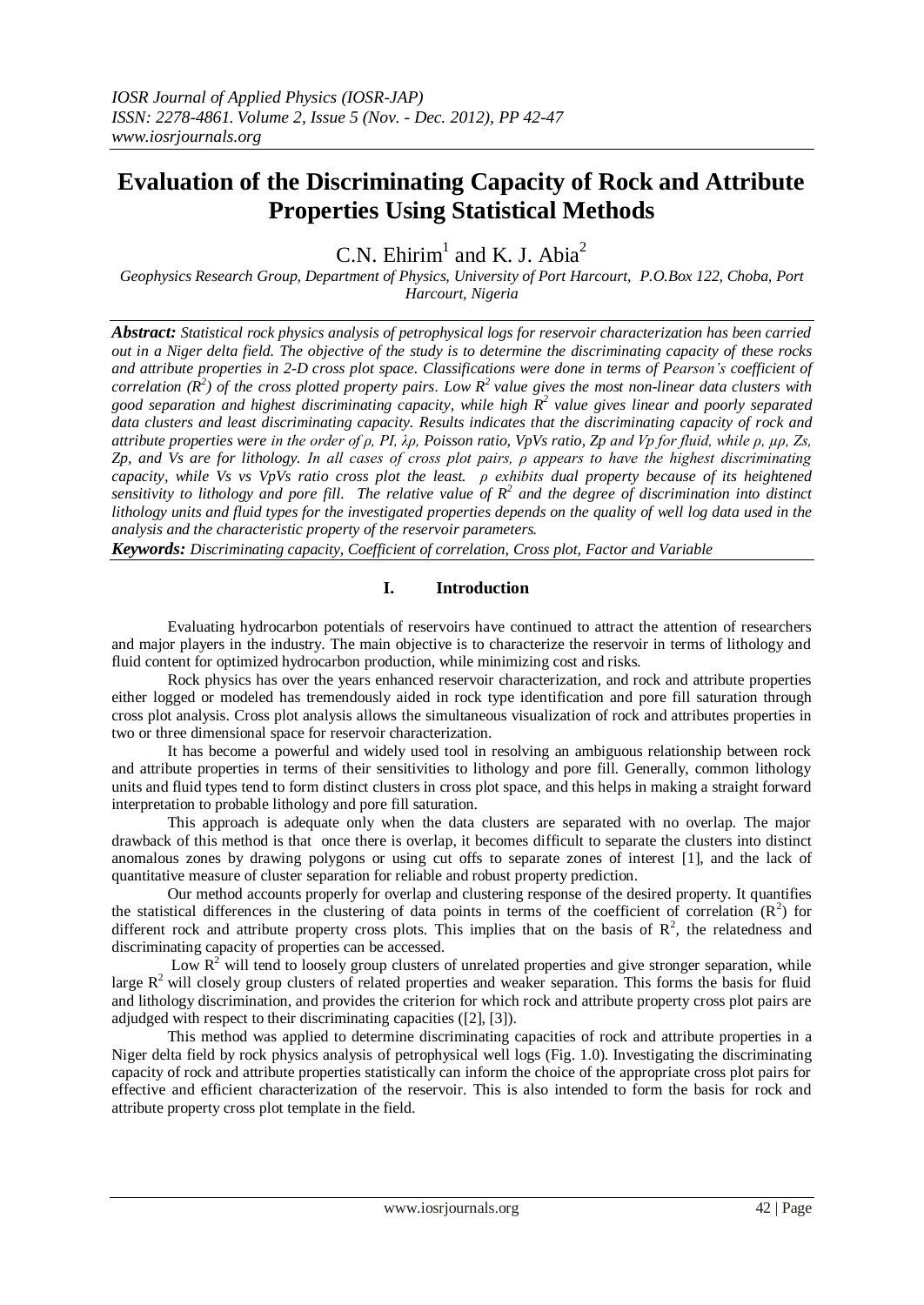

Fig. 1.0: The study area within Niger delta of Nigeria

## **II. Geology of the study area**

The Niger delta is a Tertiary sedimentary basin. It is one of the largest regressive deltas in the world with an area of  $300,000 \text{ km}^2$  and about 12 km thick in the central part. The basin is divided into three depositional units (Fig. 2.0). These units are distinguished mostly on the basis of sand – shale ratios.

At the base of the delta is Akata Formation formed during the transportation of terrestrial organic matter and clays to deep water areas characterized by low energy and deficient oxygen [4].



**Fig. 2.0:** Geologic and Stratigraphic map of the area

It is composed of thick shale sequences which are potential source rocks, turbidite sand (potential reservoirs in deep water) and minor clay and silt [5]. This formation is generally overpressured.

Overlying the Akata Formation is the Agbada Formation consisting alternating units of sandstone and shale. The sands are under-compacted due to high rate of sedimentation and hydrocarbon bearing with transgressive-sealing shale readily influenced by faults, which provides pathway for hydrocarbon migration. This forms structural traps, which combines with stratigraphic traps to accumulate hydrocarbon in this stratigraphic unit [4].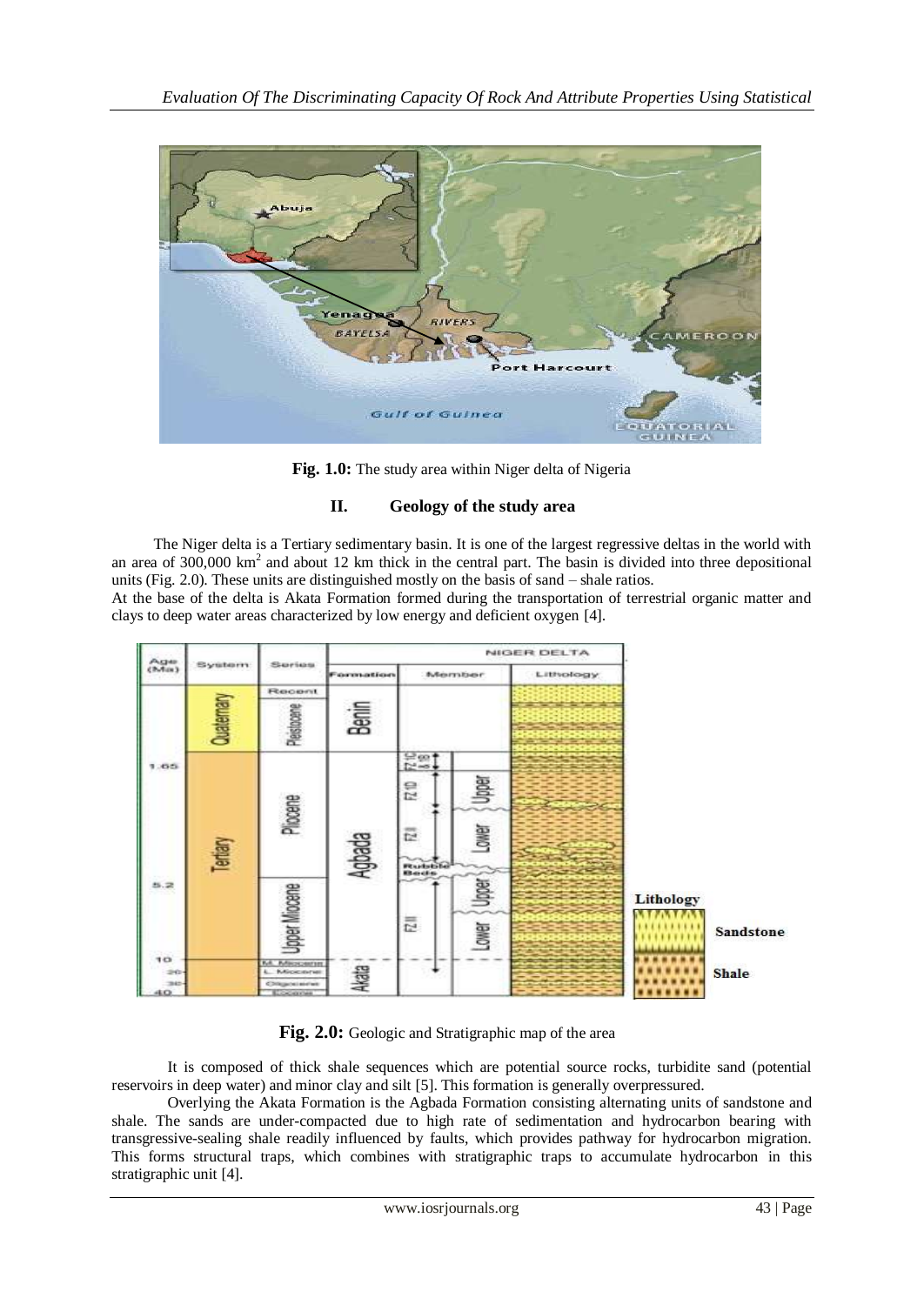Overlying the Agbada Formation and the uppermost continental deposit of the delta is the Benin Formation. Relatively coarse sand in this formation is deposited as point bars, while finer grains and shale are deposited in back swamps and oxbows. Benin Formation is generally water bearing, hence it is the main source of portable water in Niger delta [6].

#### **III. Methodology**

A clustering analysis classification scheme aided by statistical package for social sciences (SPSS) was performed on well log data in the Niger delta field. It has as its input well logs referred to as variables and output lithology and fluid as factors responsible for the variability in data clusters in the cross plot space.

The input logs are comprised of Density (ρ), Gamma ray (γ), Resistivity (R), and Sonic (Vp), were edited and de-spiked using median filter (Fig. 3.0). Shear (Vs), VpVs ratio, Poisson ratio, Poisson impedance (PI), Lambdrho ( $\lambda$ ρ), Murho (μρ), Acoustic impedance (Zp) and Shear impedance (Zs) logs were modeled from appropriate rock physics empirical relations using Hampson Russel (HR) soft ware package. These logs constitute the rock and attribute properties used in the cross plot analysis.



**Fig. 3.0:** Typical logs used in the analysis for well B reservoir E1

A hydrocarbon reservoir zone was delineated in the well by low gamma ray, density and sonic and high resistivity values. This reservoir interval with the logs were imported into the statistical package and subjected to analysis using varying combinations of rock and attribute property cross plot pair in 2D space. The coefficients of correlation  $(R^2)$  were computed for each cross plot pair from the clustering pattern of the data points in the cross plot space.

The resulting pattern of correlations and the accompany correlation coefficients  $(R^2)$  were evaluated for each cross plot pair to determine their discriminating capacities.

## **IV. Result Presentation**

The coefficient of correlation  $(R^2)$  of ten (10) commonly logged-derived cross plotted rock and attribute property pairs for lithology and fluid discrimination (Table 1), gives a value of unity along the main diagonal and values less than unity on either side of the diagonal. Results show that values of unity were obtained when a property (variable) is cross plotted with itself (Auto-correlation) and values less than unity when a variable is cross plotted with another (Cross-correlation).

Analysis of results indicates a statistically significant linear relationship between some properties, while a few others exhibits non-linear relationships. The correlation values vary from 0.002 for the least correlated to 1.0 for the most correlated variable. The value of 0.002 signifies a near random relationship, suggesting that there is no linear relationship between the two variables, while a value of 1.0 signifies a perfectly linear relationship between the two variables.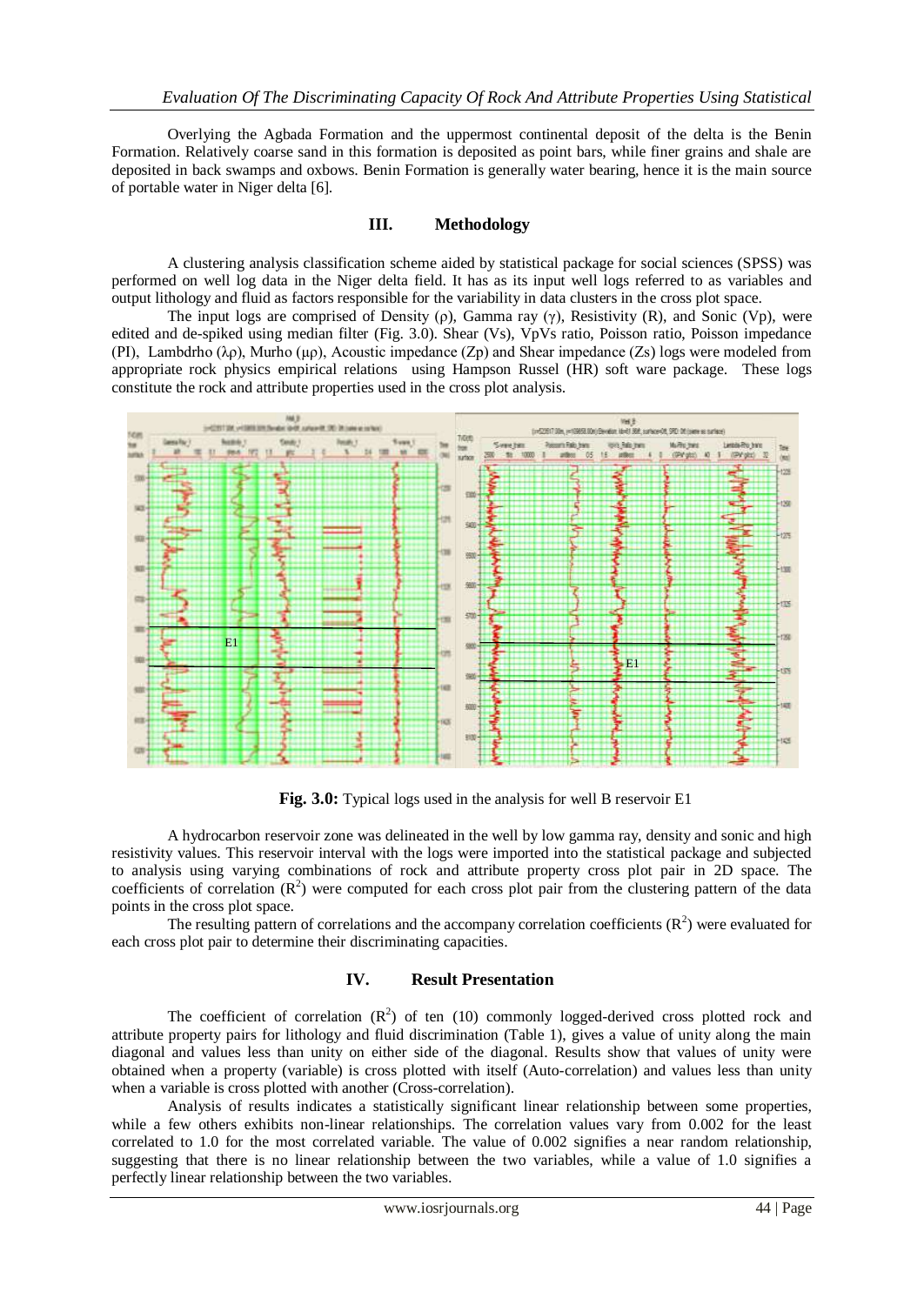| Property                            | $\rho$ | Vp    | Vs    | <b>V<sub>p</sub>V<sub>s</sub></b><br>ratio | Poisson<br>ratio | μρ    | λρ    | Zp    | Zs    | PI    |
|-------------------------------------|--------|-------|-------|--------------------------------------------|------------------|-------|-------|-------|-------|-------|
| $\Omega$                            | 1.000  | 0.002 | 0.003 | 0.003                                      | 0.002            | 0.367 | 0.937 | 0.687 | 0.383 | 0.970 |
| Vp                                  | 0.002  | 1.000 | 0.996 | 0.996                                      | 0.996            | 0.660 | 0.088 | 0.360 | 0.660 | 0.048 |
| <b>Vs</b>                           | 0.003  | 0.996 | 1.000 | 1.000                                      | 0.986            | 0.654 | 0.091 | 0.362 | 0.659 | 0.051 |
| V <sub>p</sub> V <sub>s</sub> ratio | 0.003  | 0.996 | 1.000 | 1.000                                      | 0.986            | 0.654 | 0.091 | 0.362 | 0.659 | 0.051 |
| Poisson ratio                       | 0.002  | 0.996 | 0.986 | 0.986                                      | 1.000            | 0.664 | 0.084 | 0.356 | 0.659 | 0.046 |
| μρ                                  | 0.367  | 0.660 | 0.654 | 0.654                                      | 0.664            | 1.000 | 0.611 | 0.893 | 0.994 | 0.534 |
| Λρ                                  | 0.937  | 0.088 | 0.091 | 0.091                                      | 0.084            | 0.611 | 1.000 | 0.885 | 0.630 | 0.992 |
| Zp                                  | 0.687  | 0.360 | 0.362 | 0.362                                      | 0.356            | 0.893 | 0.885 | 1.000 | 0.908 | 0.831 |
| Zs                                  | 0.383  | 0.660 | 0.659 | 0.659                                      | 0.659            | 0.994 | 0.630 | 0.908 | 1.000 | 0.553 |
| PI                                  | 0.970  | 0.048 | 0.051 | 0.051                                      | 0.046            | 0.534 | 0.992 | 0.831 | 0.553 | 1.000 |

**Table1:** Pearson's correlation coefficient values  $(R^2)$ 

The discrminant factor chat (Fig. 3.0 a&b) shows the property cross plot pairs with data clusters separated into gas sand (Blue), oil sand (Red), brine sand (Yellow) and shale (Green) zones respectively. The cross plots range from poorly to well separated data clusters. The separation of the data clusters into distinct lithology units and fluid types in each cross plot space is dependent on the relative value of  $\mathbb{R}^2$ . High  $\mathbb{R}^2$  value gives a poorly separated data clusters that are linear, while low  $R^2$  value give well separated data clusters that are non-linear. The main diagonal of the discrimiant chart are empty spaces resulting from the auto-correlation of variables corresponding to unity.



**Fig. 3.0a:** Discriminant chart for selected cross plotted rock and attribute properties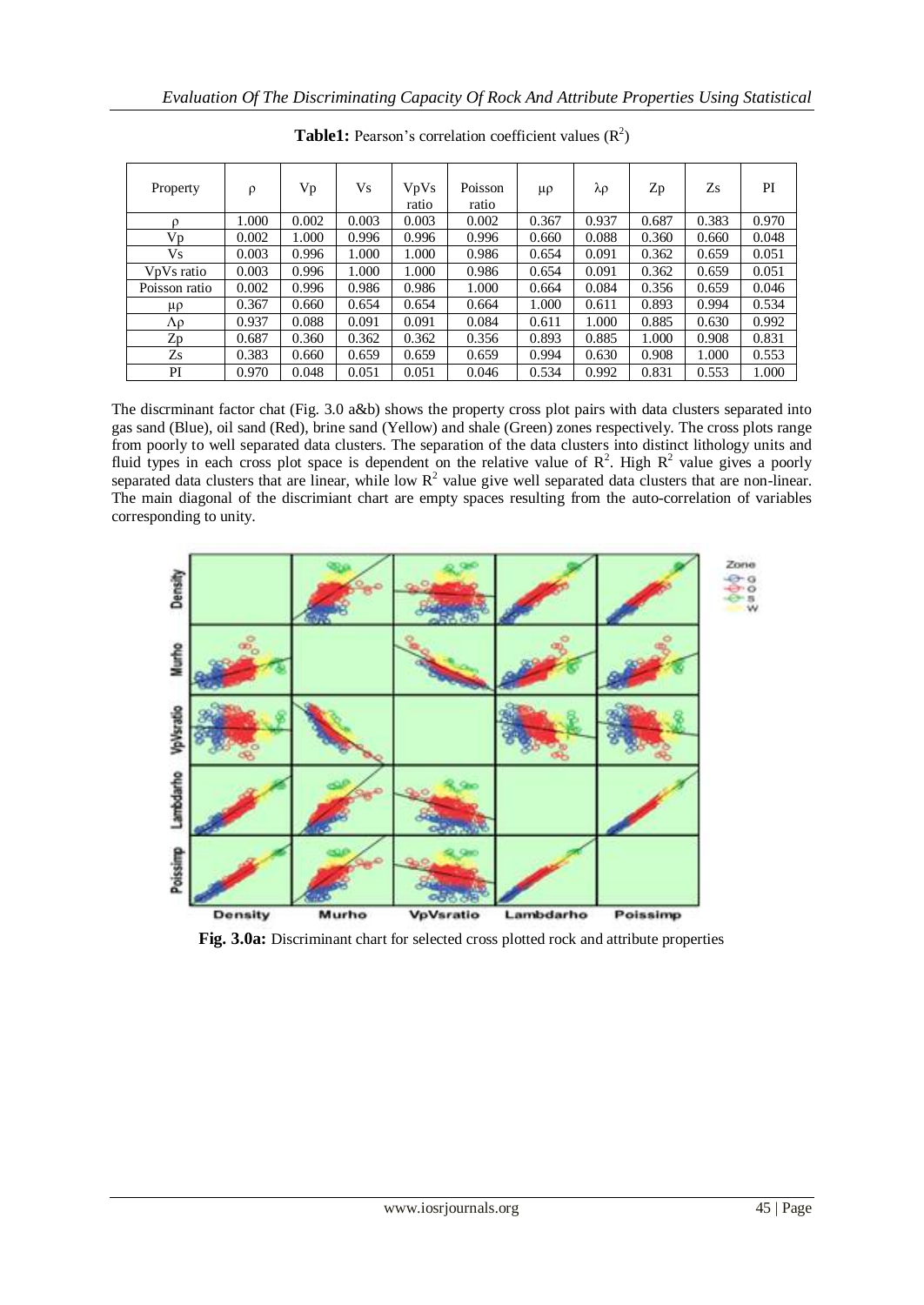

**Fig. 3.0b:** Discriminant chart for selected cross plotted rock and attribute properties

Cross plots of Zp vs PI, Zp vs λρ, µρ vs Zp, Zs vs Zp, ρ vs λρ, ρ vs PI, λρ vs PI, µρ vs Zs, Vs vs Poisson ratio, Vp vs VpVs ratio, Vp vs Vs, and Vs vs VpVs ratio gives  $R^2$  values ranging from 0.831 to 1.0. These high  $R^2$ values indicate a very strong and positive linear relationship between these variables, suggesting probable sensitivity to the same reservoir factors.

Zp vs Poisson ratio, Vp vs Zp, Vs vs Zp, Zp vs VpVs ratio, ρ vs µρ, ρ vs Zs, µρ vs PI, Zs vs PI, µρ vs λρ, Zs vs λρ, µρ vs VpVs ratio, µρ vs Vs, Vs vs Zs, Zs vs VpVs ratio, Zs vs Poisson ratio, Vp vs Zs, µρ vs Vp, μρ vs Poisson ratio, and ρ vs PI cross plots, have  $\mathbb{R}^2$  values ranging from 0.356 to 0.687. This indicates moderate and positive linear relationships, suggesting appreciable degrees of sensitivity to different reservoir factors. Poor linear relationships are indicated by ρ vs Vp, ρ vs Poisson ratio, ρ vs Vs, ρ vs VpVs ratio, Poisson ratio vs PI, Vp vs PI, Vs vs PI, VpVs ratio vs PI, Poisson ratio vs λρ, Vp vs λρ, VpVs ratio vs λρ and Vs vs λρ cross plots, with  $R<sup>2</sup>$  values ranging from 0.002 to 0.091. These properties exhibit very low positive correlation values and are highly sensitive to different reservoir factors.

Result also show that Vp cross plotted with either VpVs ratio, Poisson ratio, or Vs and Zs cross plotted with either Vs, VpVs ratio, or Poisson ratio, have  $R^2$  value of 0.996 and 0.659 respectively, while Poisson ratio cross plotted with either VpVs ratio or Vs has  $R^2$  value of 0.986. Vs and VpVs ratio gives the same  $R<sup>2</sup>$  value each time they are cross plotted with any other variable and value of 1.0 when cross plotted with each other. These are strong indications that these rock and attribute properties are strongly linearly related and likely to be influenced by the same or similar factor.

### **V. Discussion of results**

Fluid and lithology discriminating capacities of ten (10) commonly logged-derived rock and attribute properties of a hydrocarbon reservoir zone have been investigated statistically using the clustering analysis classification scheme in a 2-D cross plot space. Classifications were done in terms of the coefficient of correlation of cross plotted properties. This measures the extent to which data points deviate from the best fit line drawn between the clusters. The more the deviation or scatter the lower the coefficient value and the more unrelated the cross plotted properties (variables) and vice versa. Subsequently, the more unrelated these cross plotted properties the higher their discriminating capacities.

Velocity and density, and therefore VpVs ratio, Poisson ratio,  $\mathbb{Z}_p$ ,  $\mathbb{Z}_s$ ,  $\lambda_p$ ,  $\mu_p$ , and PI are impacted by porosity, sand /shale ratio and pore fill, such that through careful petrophysical analysis, these properties can be directly related to such reservoir parameters as lithology and pore fill.

Among the cross plotted property pairs, ρ exhibits the least coefficient value and highest discriminating capacity. This is followed by PI and λρ. These properties give well separated non-linear data clusters with low  $R^2$  value when cross plotted with either of Vp, Vs, VpVs ratio, and Poisson ratio. When cross plotted with µρ, Zp and Zs fairly separated non-linear data clusters are obtained with moderate coefficient